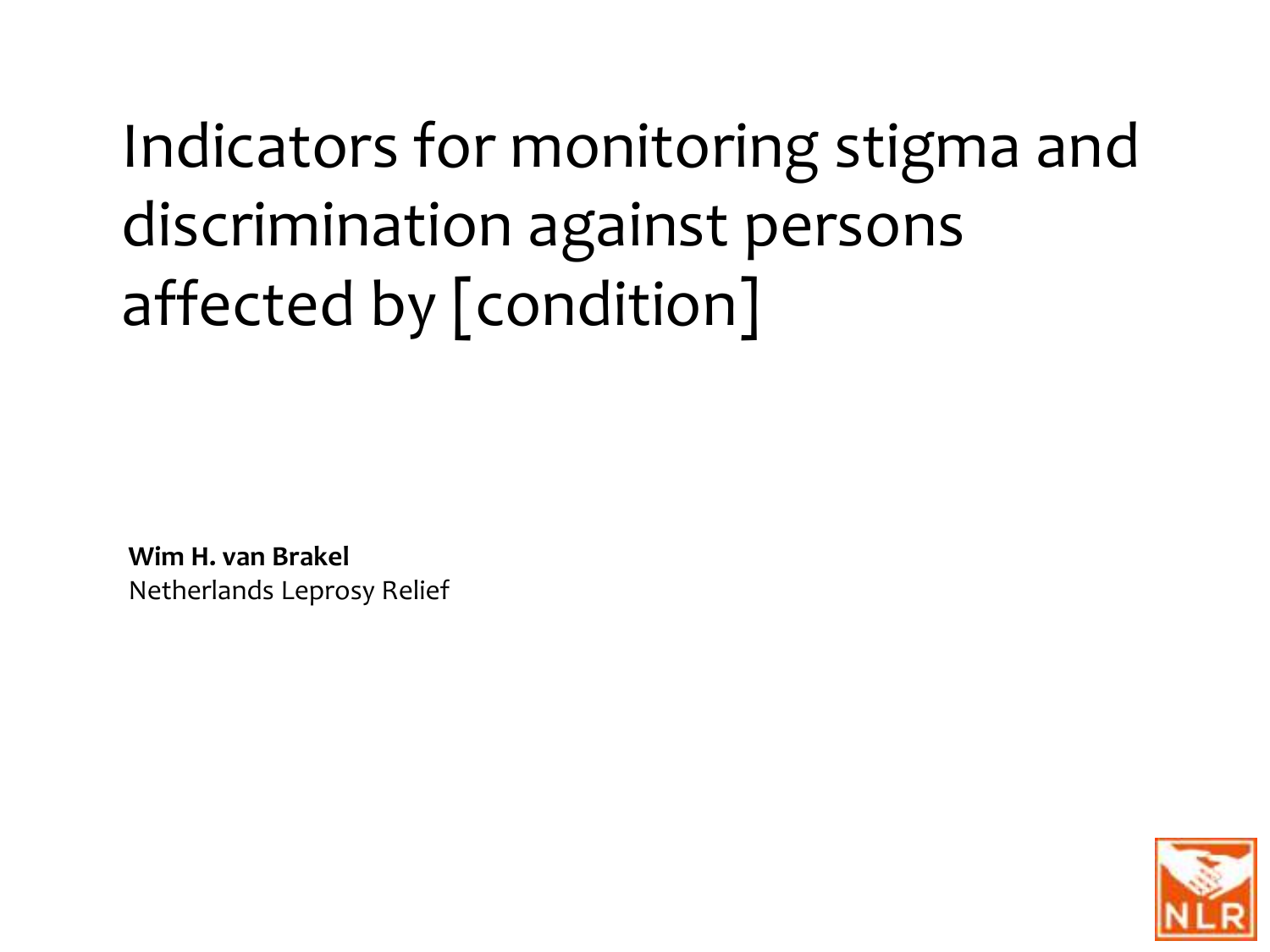## 5-Question Stigma Indicator – community stigma (5-QSI-CS)

| In your community or<br>neighbourhood:                                                                 | <b>Never</b> | Some-<br>times | Often/<br>usually | Don't<br>know |
|--------------------------------------------------------------------------------------------------------|--------------|----------------|-------------------|---------------|
| 1. Would having (had) condition cause<br>problems for a person to find work or<br>keep his or her job? | $\Omega$     | $\mathbf{1}$   | $\mathcal{P}$     | O             |
| 2. Would someone with [condition] be<br>worried about others knowing this?                             | O            |                | $\mathcal{L}$     |               |
| 3. Does having [condition] cause<br>shame to the person affected?                                      | $\Omega$     | $\mathbf{1}$   | $\mathcal{L}$     | O             |
| 4. Would [condition] cause a problem<br>for a person to get married or in an<br>existing marriage?     | $\Omega$     |                |                   |               |
| 5. Would people try to avoid someone<br>with [condition]?                                              | O            |                |                   |               |

## 5-QSI-CS indicator score: 0-10